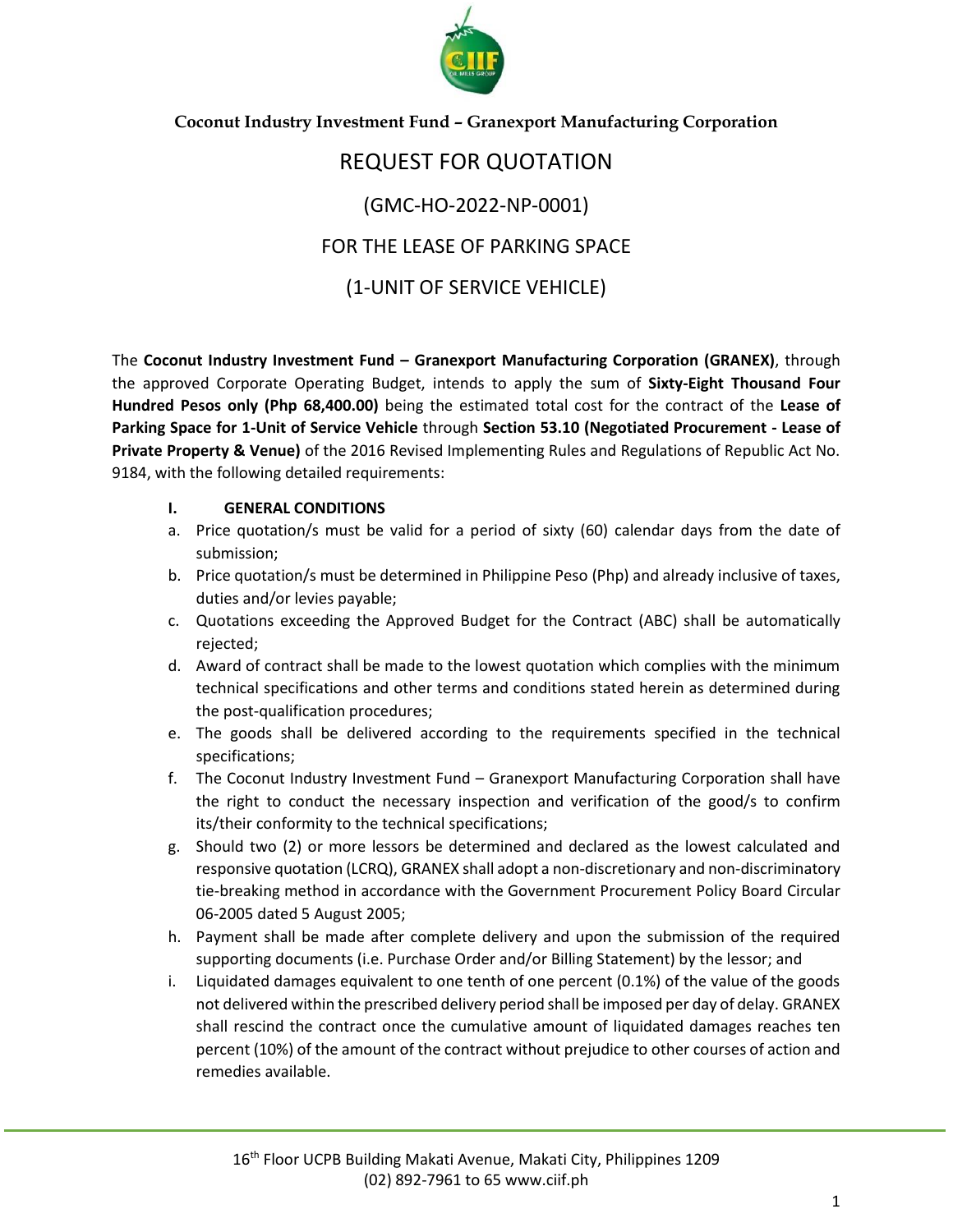#### **II. TECHNICAL SPECIFICATIONS**

Parking space for one (1) unit service vehicle with the following technical specifications:

#### **A. Location and Site Condition**

- 1. Number of Parking Slot: 1 slot;
- 2. Location: Slots are preferably located at  $2^{nd}$  to  $3^{rd}$  floor of the building. Within Barangay BelAir, Makati City;
- 3. Accessibility: The property must be accessible directly to UCPB Building with 800 meter distance;
- 4. Topography and Drainage: The property shall be in area where at least 1.5-meter standard storm drainage system is in place. It must have an adequate and properly installed drainage system and not located in a flood prone area;
- 5. Economic Potential: The property must be located in a commercial or business district;

#### **B. Neighborhood Data**

- 1. Prevailing Rental Rate. Property's rental rate must not be more than Php 6,840.00/unit per month (inclusive of VAT);
- 2. Adverse Influence. The property must be free from informal settlers within a radius of 800 meters;
- 3. Property Utilization. The property's highest and best use is for parking space for vehicles; and
- 4. Police and Fire Stations. The property must be located within 1.5 kilometers from police and fire stations.

#### **C. Parking Space**

1. Functionality and Space Requirements. The leasable spaces must be adequate for the GRANEX's area requirement of at least **12.5 square meters** enough to accommodate the one (1) Unit Service Vehicle.

#### **D. Other Requirements.**

The building must have/be:

- 1. Overall façade must be appropriate for parking space;
- 2. Provision for agency signage;
- 3. Properly maintained; and
- 4. Fully secured and enclosed.

#### **E. Free Services**

1. Any other services that the lessor may offer.

#### **F. Qualification**

The Lessor must be a reputable owner or operator of a car park/parking space and has been in the business for at least one (1) year.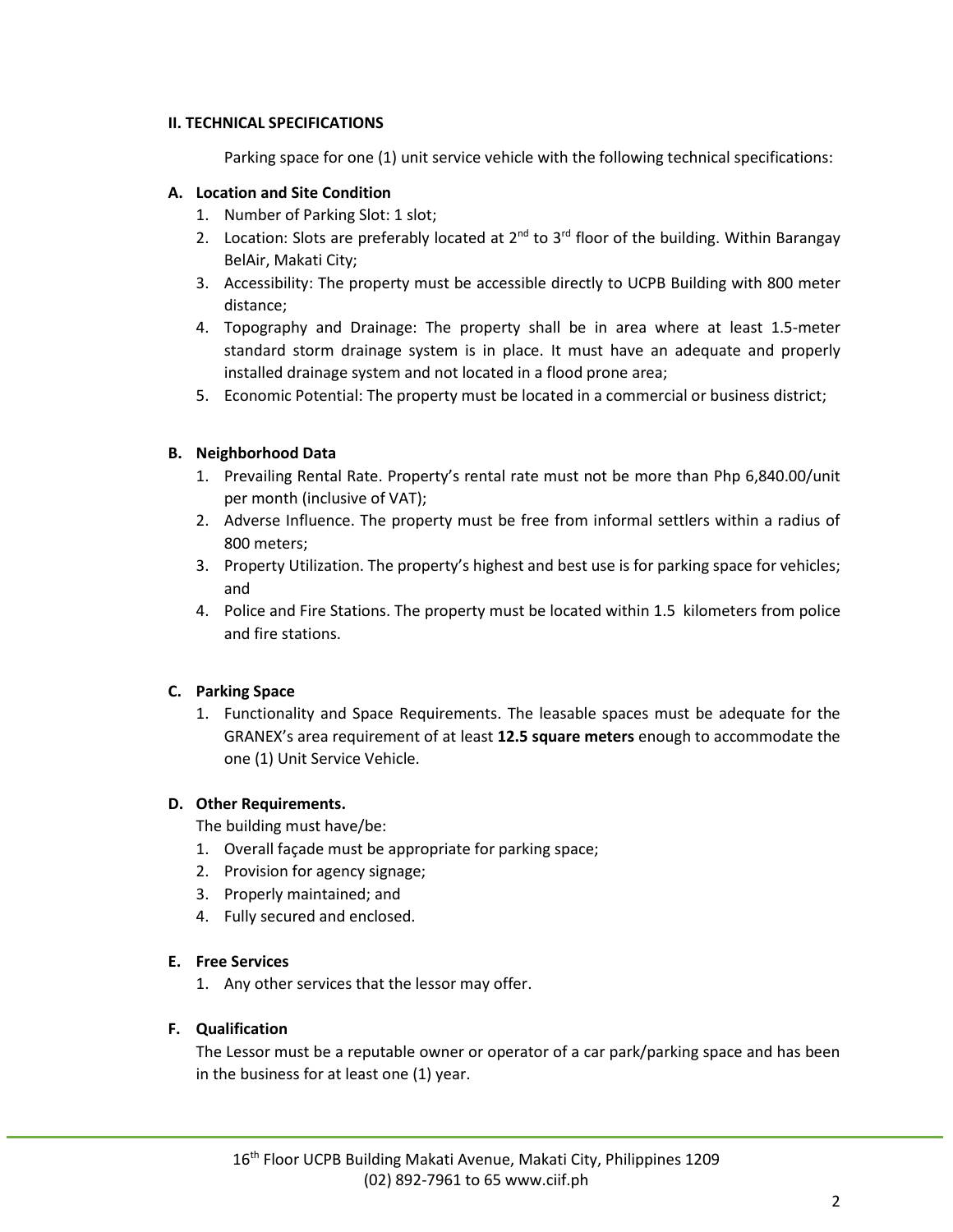#### **G. Duration of the Contract**

The Lease Term shall be for a period of ten (10) months commencing from March 1, 2022 to December 31, 2022 with a guaranteed parking from Mondays to Sundays (24hours) including holidays.

The Lease may be renewed for another term with the same terms and conditions of the prevailing lease, which shall be based on Fair Market Value at the time of the negotiations. Fair Market Value shall be defined as the prevailing rate for rent and escalation at the comparable spaces in the area.

#### **III. SPECIFIC TERMS AND CONDITIONS**

- a. Delivery Period Seven (7) calendar days from receipt of Notice to Proceed.
- b. Payment Terms

A monthly payment of rent for the parking space in the amount of Php 6,840.00/unit inclusive of all government taxes, other fees and charges shall be made within fifteen (15) days from receipt of the billing statement.

#### **IV. APPROVED BUDGET FOR THE CONTRACT**

The ABC is **Sixty-Eight Thousand Four Hundred Pesos only (Php 68,400.00)** inclusive of government taxes, other fees and charges.

#### **V. MODE OF PROCUREMENT**

The mode of procurement shall be through negotiated procurement, particularly Lease of Real property, as provided under Section 53.10, Rule XVI of the 2016 Revised Implementing Rules and Regulations of Republic Act No. 9184.

#### **VI. DOCUMENTARY REQUIREMENTS**

For purposes of determining the eligibility of lessors, the prospective lessor/s shall submit in a sealed envelope on or before **21 February 2022 at 10:00 o'clock in the morning** Certified True Copy/ies of the following documents:

- a. PhilGEPS Registration Certificate/Number;
- b. Mayor's/Business Permit (if recently expired, submit certified true copy of the official receipt as proof that it has applied for renewal);
- c. Duly Notarized Omnibus Sworn Certificate (original must be submitted); and
- d. Technical and Financial Proposal.

However, item (b) of the above documentary requirements may be dispensed should the prospective lessor submit its PhilGEPS Platinum Registration and Membership.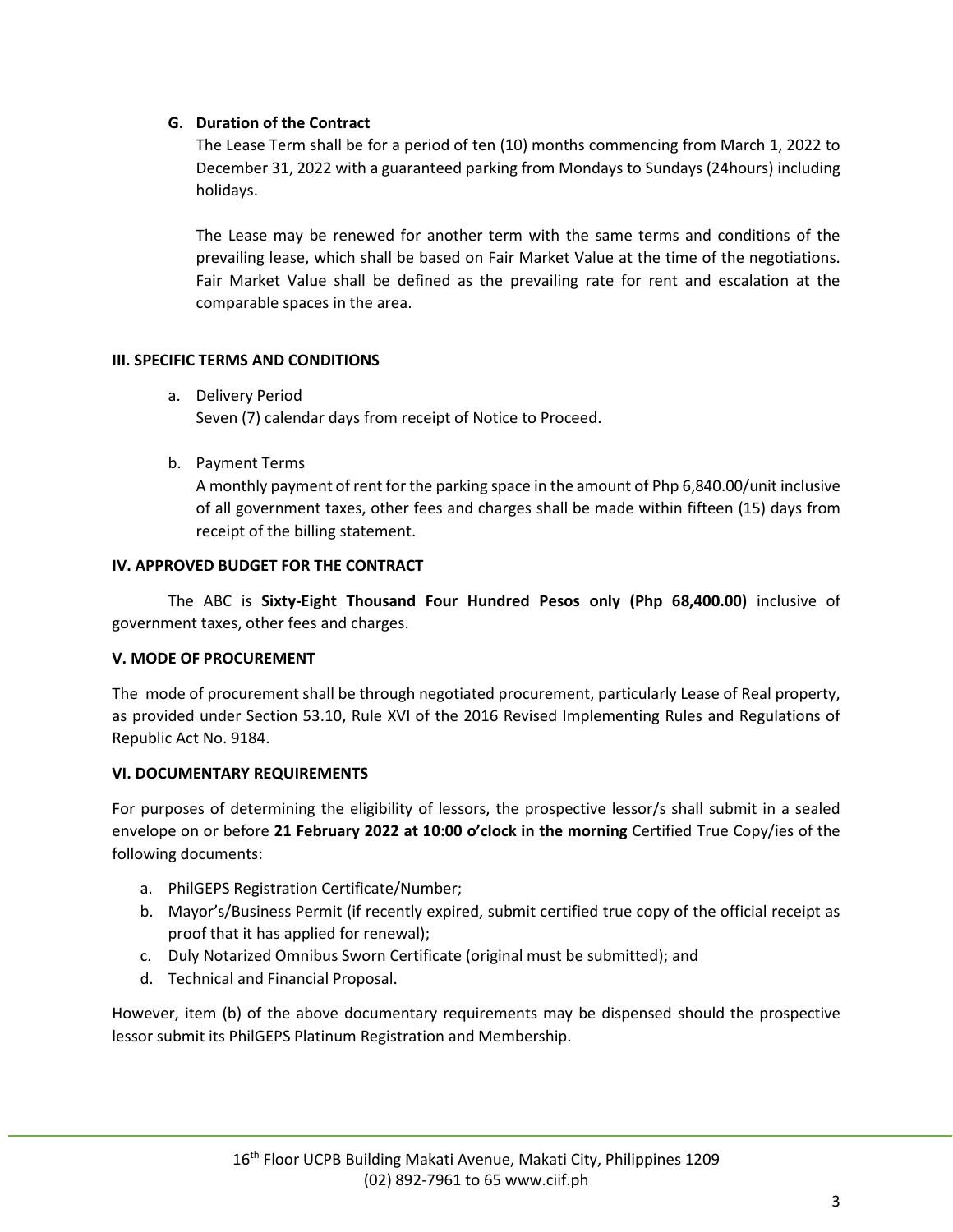The GRANEX, for this opportunity, now invites lessors to submit their best offer or quotation for the contract which must be delivered in a sealed envelope to:

> Angelita G. Rapada Head, BAC Secretariat 16<sup>th</sup> Floor UCPB Building, Makati Avenue, Makati City

The GRANEX reserves the right to accept or reject any quotation, to annul the procurement process, and  $\bm{x}$ reject all quotations at any time without thereby incurring any liability to the affected lessor/s.

AL MATTHEW P. UMALI

BAC Chairperson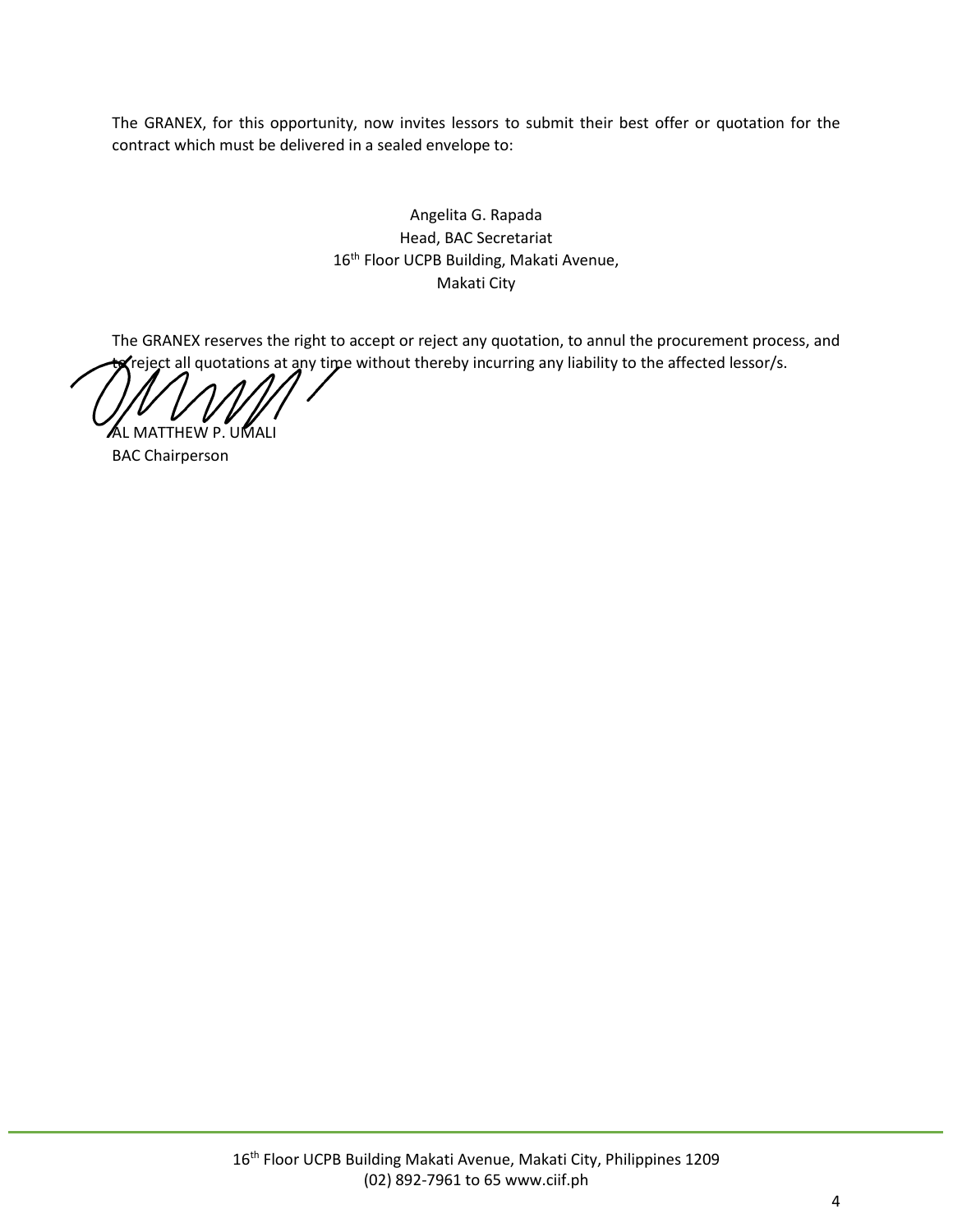

**Coconut Industry Investment Fund – Legaspi Oil Company, Inc.**

# REQUEST FOR QUOTATION (LEG-HO-2022-NP-0001) FOR THE LEASE OF PARKING SPACE

### (5-UNIT SERVICE VEHICLE)

The **Coconut Industry Investment Fund – Legaspi Oil Company, Inc**. **(LEGOIL)**, through the approved Corporate Operating Budget, intends to apply the sum of **Three Hundred Forty-Two Thousand Pesos only (Php 342,000)** being the estimated total cost for the contract of the **Lease of Parking Space for 5-Units of Service Vehicle** through **Section 53.10 (Negotiated Procurement - Lease of Private Property & Venue)** of the 2016 Revised Implementing Rules and Regulations of Republic Act No. 9184, with the following detailed requirements:

#### **I. GENERAL CONDITIONS**

- a. Price quotation/s must be valid for a period of sixty (60) calendar days from the date of submission;
- b. Price quotation/s must be determined in Philippine Peso (Php) and already inclusive of taxes, duties and/or levies payable;
- c. Quotations exceeding the Approved Budget for the Contract (ABC) shall be automatically rejected;
- d. Award of contract shall be made to the lowest quotation which complies with the minimum technical specifications and other terms and conditions stated herein as determined during the post-qualification procedures;
- e. The goods shall be delivered according to the requirements specified in the technical specifications;
- f. The Coconut Industry Investment Fund Legaspi Oil Company, Inc. shall have the right to conduct the necessary inspection and verification of the good/s to confirm its/their conformity to the technical specifications;
- g. Should two (2) or more lessors be determined and declared as the lowest calculated and responsive quotation (LCRQ), LEGOIL shall adopt a non-discretionary and non-discriminatory tie-breaking method in accordance with the Government Procurement Policy Board Circular 06-2005 dated 5 August 2005;
- h. Payment shall be made after complete delivery and upon the submission of the required supporting documents (i.e. Purchase Order and/or Billing Statement) by the lessor; and
- i. Liquidated damages equivalent to one tenth of one percent (0.1%) of the value of the goods not delivered within the prescribed delivery period shall be imposed per day of delay. LEGOIL shall rescind the contract once the cumulative amount of liquidated damages reaches ten percent (10%) of the amount of the contract without prejudice to other courses of action and remedies available.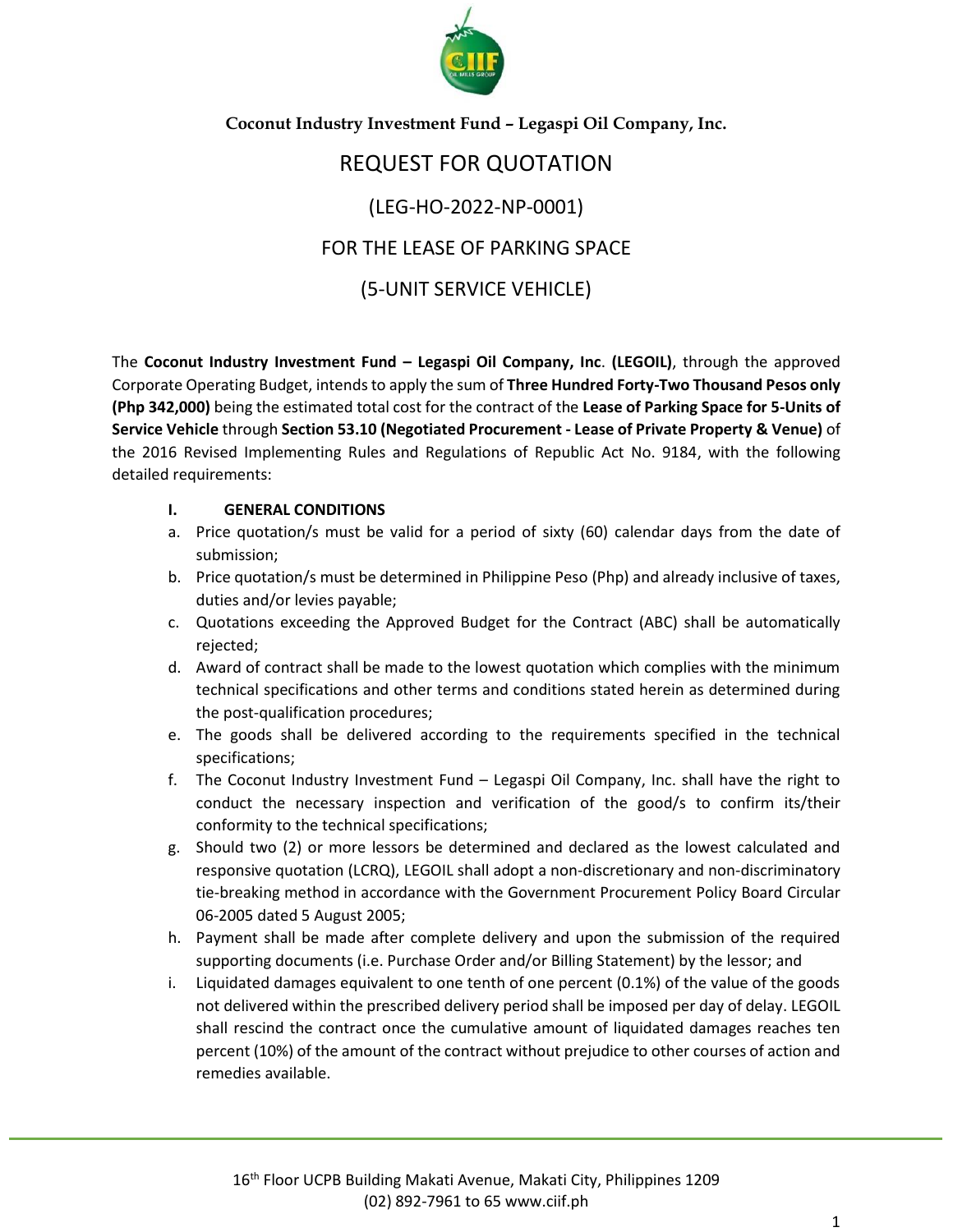#### **II. TECHNICAL SPECIFICATIONS**

Parking space for five (5) units service vehicle with the following technical specifications:

#### **A. Location and Site Condition**

- 1. Number of Parking Slot: 5 slots;
- 2. Location: Slots are preferably located at  $2^{nd}$  to  $3^{rd}$  floor of the building. Within Barangay Bel Air, Makati City;
- 3. Accessibility: The property must be accessible directly to UCPB Building with 800 meter distance;
- 4. Topography and Drainage: The property shall be in area where at least 1.5-meter standard storm drainage system is in place. It must have an adequate and properly installed drainage system and not located in a flood prone area;
- 5. Economic Potential: The property must be located in a commercial or business district;

#### **B. Neighborhood Data**

- 1. Prevailing Rental Rate. Property's rental rate must not be more than Php 6,840.00/unit per month (inclusive of VAT);
- 2. Adverse Influence. The property must be free from informal settlers within a radius of 800 meters;
- 3. Property Utilization. The property's highest and best use is for parking space for vehicles; and
- 4. Police and Fire Stations. The property must be located within 1.5 kilometers from police and fire stations.

#### **C. Parking Space**

1. Functionality and Space Requirements. The leasable spaces must be adequate for the LEGOIL's area requirement of **at least 62.5 square meters (equivalent to 12.5 square meter/slot)** enough to accommodate the five (5) Units Service Vehicle.

#### **D. Other Requirements.**

The building must have/be:

- 1. Overall façade must be appropriate for parking space;
- 2. Provision for agency signage;
- 3. Properly maintained; and
- 4. Fully secured and enclosed.

#### **E. Free Services**

1. Any other services that the lessor may offer.

#### **F. Qualification**

The Lessor must be a reputable owner or operator of a car park/parking space and has been in the business for at least one (1) year.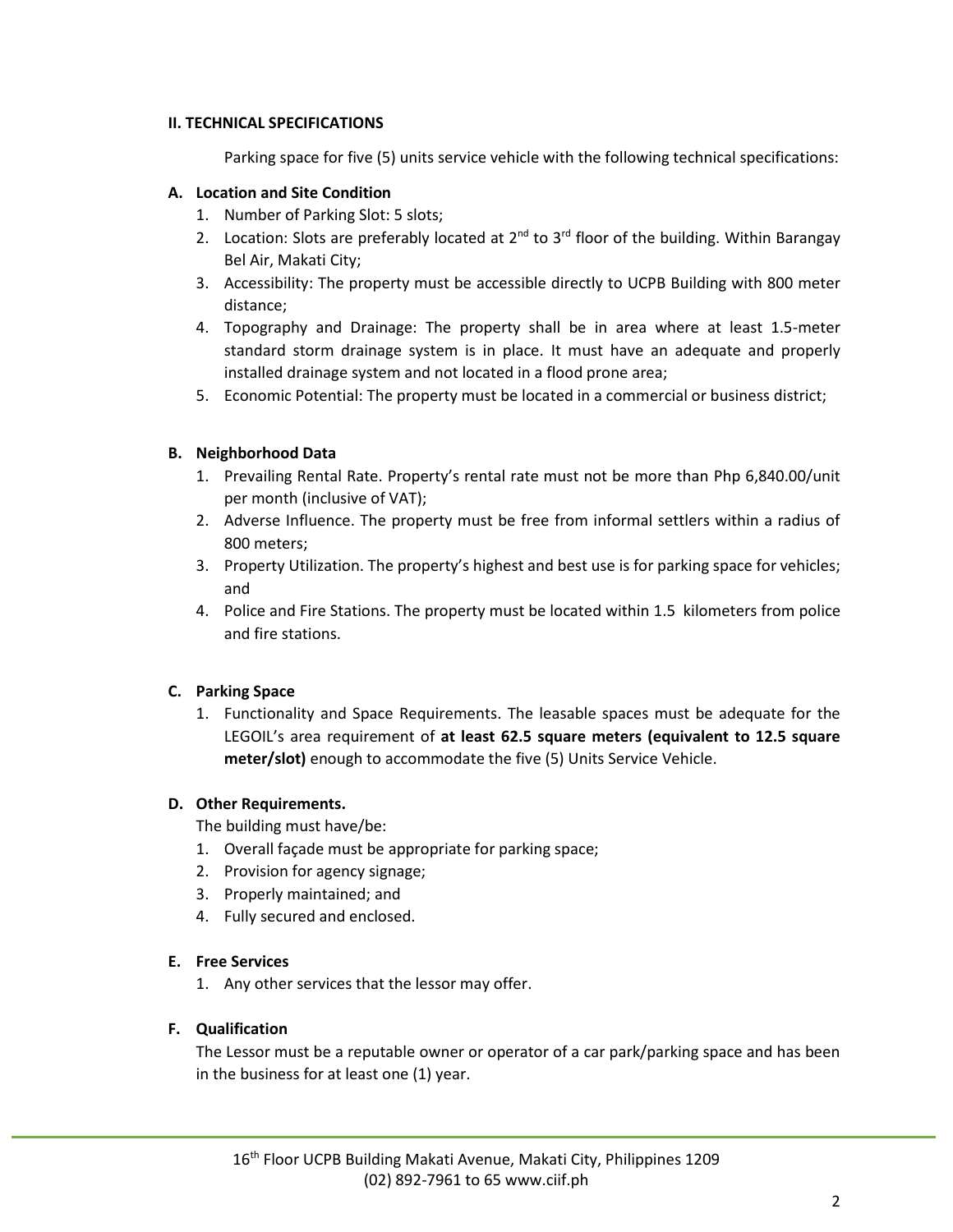#### **G. Duration of the Contract**

The Lease Term shall be for a period of ten (10) months commencing from March 1, 2022 to December 31, 2022 with a guaranteed parking from Mondays to Sundays (24hours) including holidays.

The Lease may be renewed for another term with the same terms and conditions of the prevailing lease, which shall be based on Fair Market Value at the time of the negotiations. Fair Market Value shall be defined as the prevailing rate for rent and escalation at the comparable spaces in the area.

#### **III. SPECIFIC TERMS AND CONDITIONS**

a. Delivery Period

Seven (7) calendar days from receipt of Notice to Proceed.

b. Payment Terms

A monthly payment of rent for the parking space in the amount of Php 6,840.00/unit inclusive of all government taxes, other fees and charges shall be made within fifteen (15) days from receipt of the billing statement.

#### **IV. APPROVED BUDGET FOR THE CONTRACT**

The ABC is **Three Hundred Forty-Two Thousand Pesos only (Php 342,000.00)** inclusive of government taxes, other fees and charges.

#### **V. MODE OF PROCUREMENT**

The mode of procurement shall be through negotiated procurement, particularly Lease of Real property, as provided under Section 53.10, Rule XVI of the 2016 Revised Implementing Rules and Regulations of Republic Act No. 9184.

#### **VI. DOCUMENTARY REQUIREMENTS**

For purposes of determining the eligibility of lessors, the prospective lessor/s shall submit in a sealed envelope on or before **21 February 2022 at 10:00 o'clock in the morning** Certified True Copy/ies of the following documents:

- a. PhilGEPS Registration Certificate/Number;
- b. Mayor's/Business Permit (if recently expired, submit certified true copy of the official receipt as proof that it has applied for renewal);
- c. Duly Notarized Omnibus Sworn Certificate (original must be submitted); and
- d. Technical and Financial Proposal.

However, item (b) of the above documentary requirements may be dispensed should the prospective lessor submit its PhilGEPS Platinum Registration and Membership.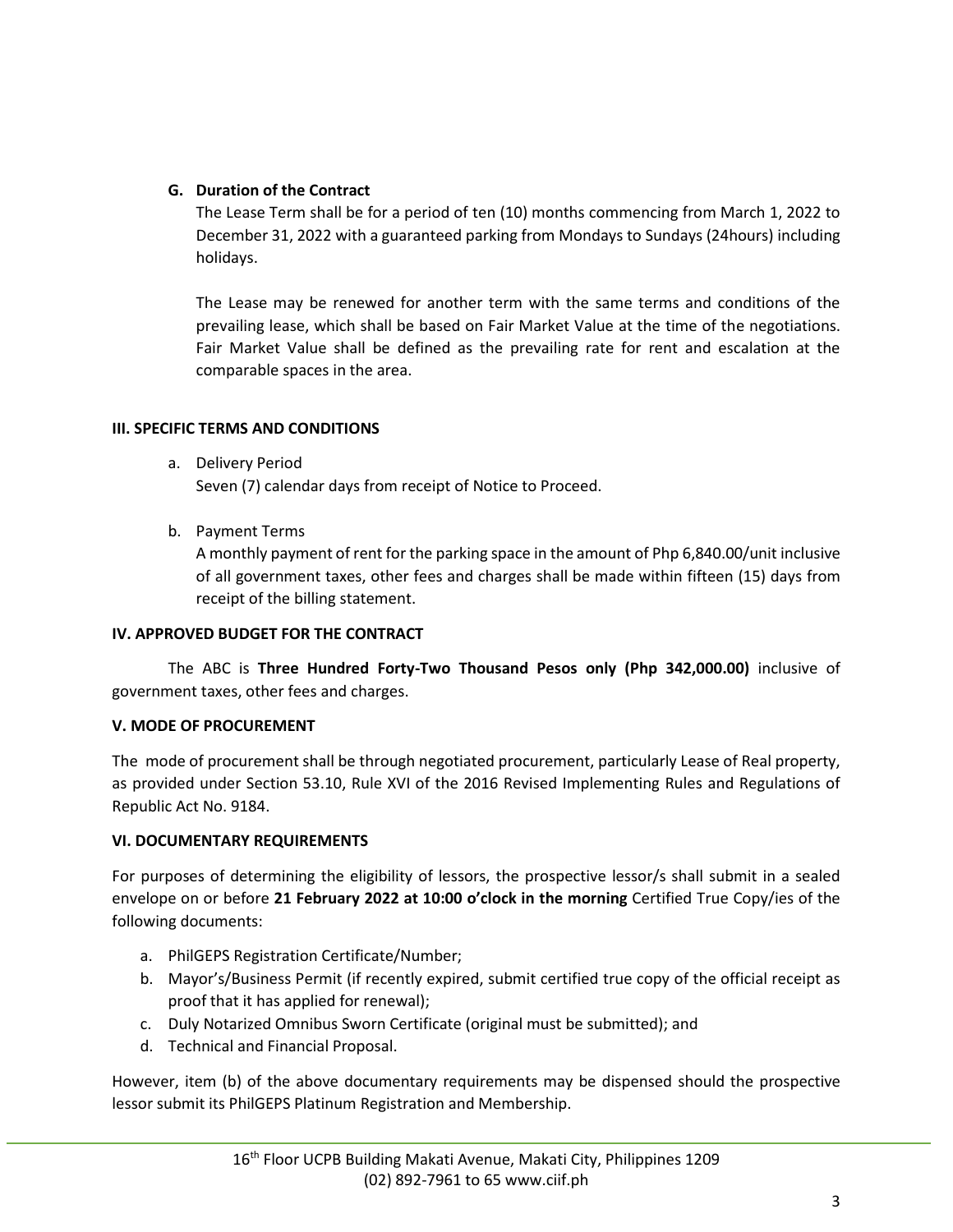The LEGOIL, for this opportunity, now invites lessors to submit their best offer or quotation for the contract which must be delivered in a sealed envelope to:

> Angelita G. Rapada Head, BAC Secretariat 16<sup>th</sup> Floor UCPB Building, Makati Avenue, Makati City

The LEGOIL reserves the right to accept or reject any quotation, to annul the procurement process, and to reject all quotations at any time without thereby incurring any liability to the affected lessor/s.

AL MATTHEW P. UMALI BAC Chairperson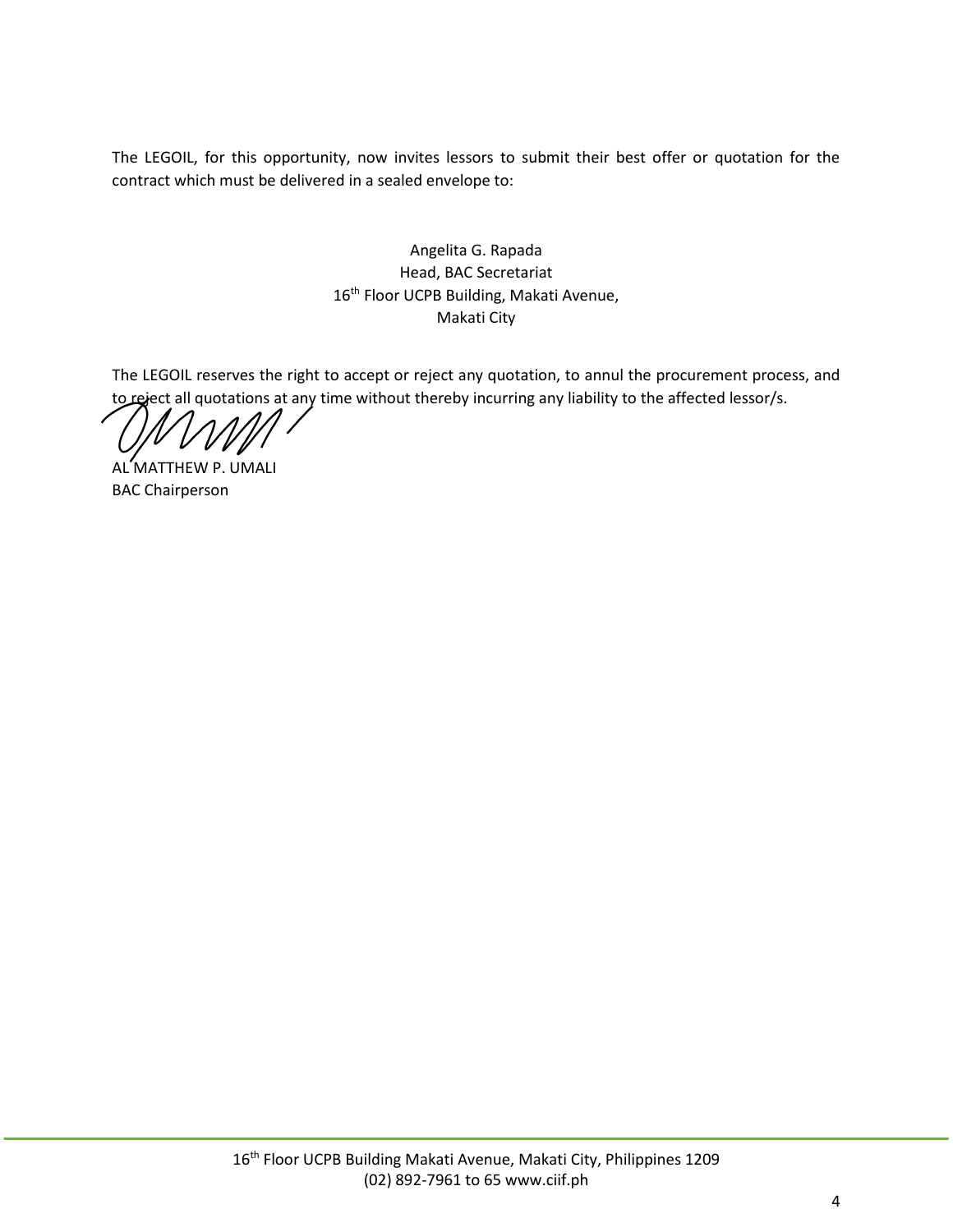

#### **Coconut Industry Investment Fund – San Pablo Manufacturing Corporation**

## REQUEST FOR QUOTATION (SPMC-HO-2022-NP-0001) FOR THE LEASE OF PARKING SPACE (9-UNITS OF SERVICE VEHICLE)

The **Coconut Industry Investment Fund – San Pablo Manufacturing Corporation (SPMC)**, through the approved Corporate Operating Budget, intends to apply the sum of **Six Hundred Fifteen Thousand Six Hundred Pesos only (Php 615,600.00)** -being the estimated total cost for the contract of the **Lease of Parking Space for 9-Units of Service Vehicle** through **Section 53.10 (Negotiated Procurement - Lease of Private Property & Venue)** of the 2016 Revised Implementing Rules and Regulations of Republic Act No. 9184, with the following detailed requirements:

#### **I. GENERAL CONDITIONS**

- a. Price quotation/s must be valid for a period of sixty (60) calendar days from the date of submission;
- b. Price quotation/s must be determined in Philippine Peso (Php) and already inclusive of taxes, duties and/or levies payable;
- c. Quotations exceeding the Approved Budget for the Contract (ABC) shall be automatically rejected;
- d. Award of contract shall be made to the lowest quotation which complies with the minimum technical specifications and other terms and conditions stated herein as determined during the post-qualification procedures;
- e. The goods shall be delivered according to the requirements specified in the technical specifications;
- f. The Coconut Industry Investment Fund San Pablo Manufacturing Corporation shall have the right to conduct the necessary inspection and verification of the good/s to confirm its/their conformity to the technical specifications;
- g. Should two (2) or more lessors be determined and declared as the lowest calculated and responsive quotation (LCRQ), SPMC shall adopt a non-discretionary and non-discriminatory tie-breaking method in accordance with the Government Procurement Policy Board Circular 06-2005 dated 5 August 2005;
- h. Payment shall be made after complete delivery and upon the submission of the required supporting documents (i.e. Purchase Order and/or Billing Statement) by the lessor; and
- i. Liquidated damages equivalent to one tenth of one percent (0.1%) of the value of the goods not delivered within the prescribed delivery period shall be imposed per day of delay. SPMC shall rescind the contract once the cumulative amount of liquidated damages reaches ten percent (10%) of the amount of the contract without prejudice to other courses of action and remedies available.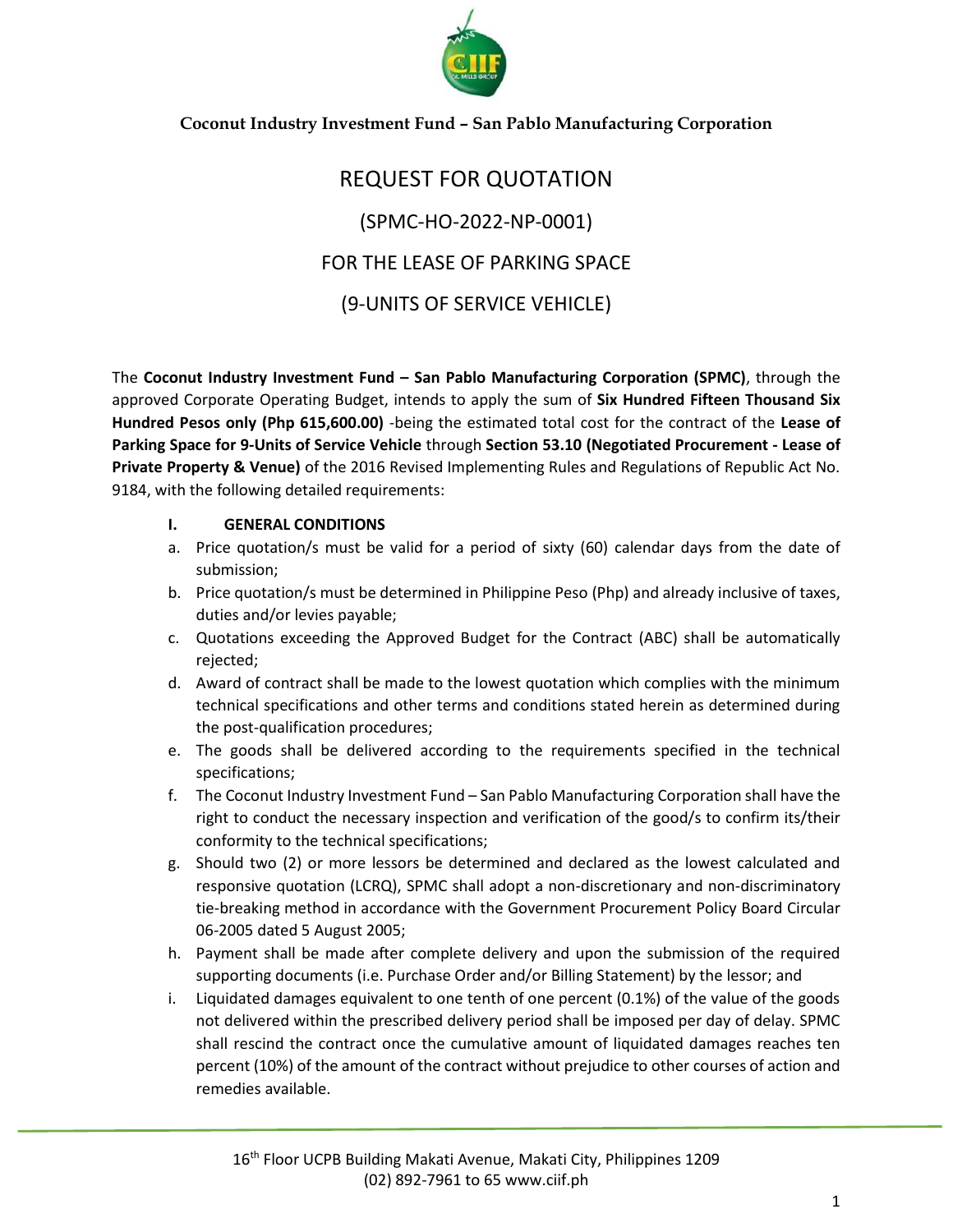#### **II. TECHNICAL SPECIFICATIONS**

Parking space for nine (9) units service vehicle with the following technical specifications:

#### **A. Location and Site Condition**

- 1. Number of Parking Slot: 9 slots;
- 2. Location: Slots are preferably located at  $2^{nd}$  to  $3^{rd}$  floor of the building. Within Barangay BelAir, Makati City;
- 3. Accessibility: The property must be accessible directly to UCPB Building with 800 meter distance;
- 4. Topography and Drainage: The property shall be in area where at least 1.5-meter standard storm drainage system is in place. It must have an adequate and properly installed drainage system and not located in a flood prone area;
- 5. Economic Potential: The property must be located in a commercial or business district;

#### **B. Neighborhood Data**

- 1. Prevailing Rental Rate: Property's rental rate must not be more than Php 6,840.00/unit per month (inclusive of VAT);
- 2. Adverse Influence: The property must be free from informal settlers within a radius of 800 meters;
- 3. Property Utilization: The property's highest and best use is for parking space for vehicles; and
- 4. Police and Fire Stations: The property must be located within 1.5 kilometers from police and fire stations.

#### **C. Parking Space**

1. Functionality and Space Requirements. The leasable spaces must be adequate for the SPMC's area requirement of **at least 112.5 square meters (equivalent to 12.5 square meter/slot)** enough to accommodate the **nine (9) Units Service Vehicle**.

#### **D. Other Requirements.**

The building must have/be:

- 1. Overall façade must be appropriate for parking space;
- 2. Provision for agency signage;
- 3. Properly maintained; and
- 4. Fully secured and enclosed.

#### **E. Free Services.**

**1.** Any other services that the lessor may offer.

#### **F. Qualification**

The Lessor must be a reputable owner or operator of a car park/parking space and has been in the business for at least one (1) year.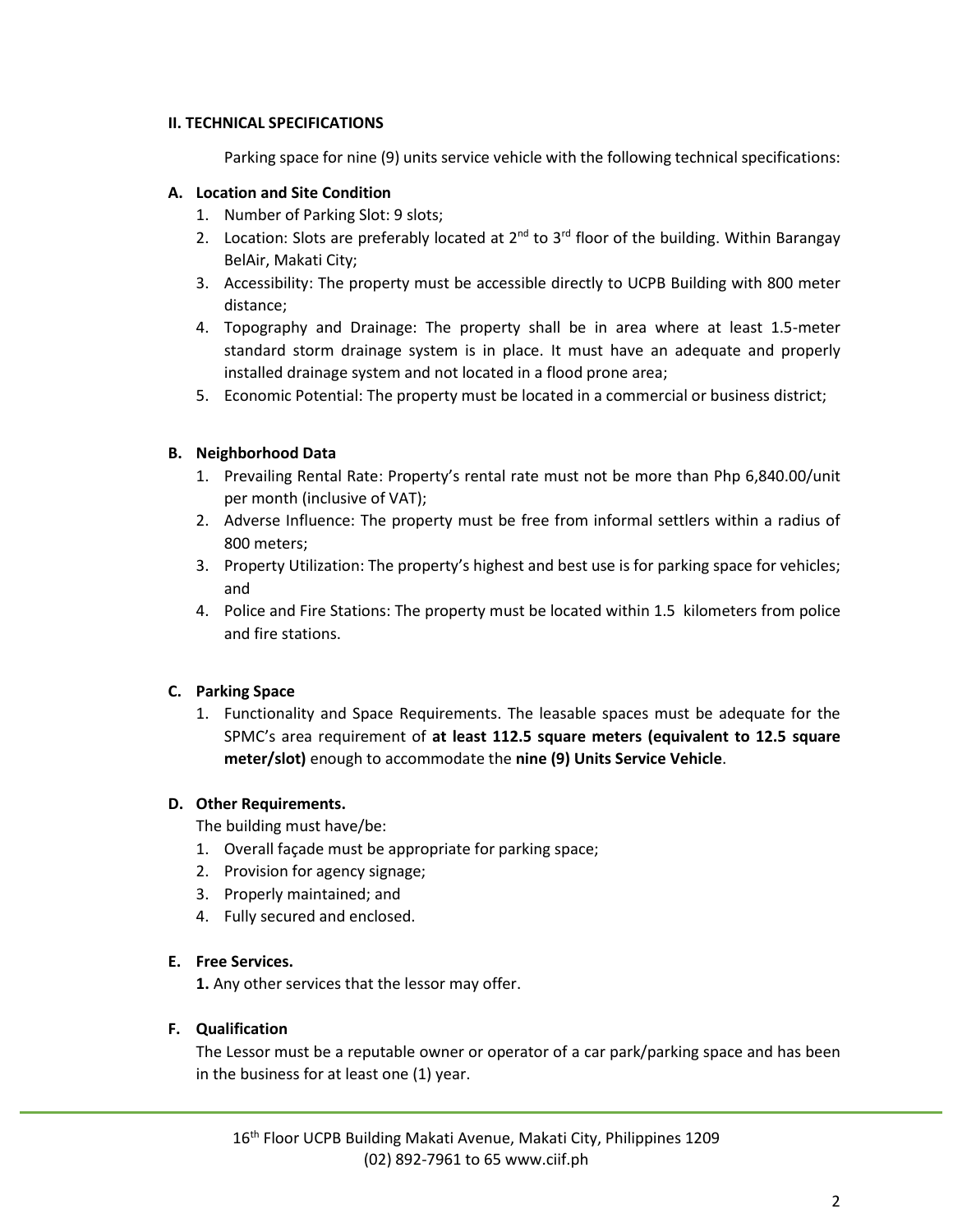#### **G. Duration of the Contract**

The Lease Term shall be for a period of ten (10) months commencing from **March 1, 2022 to December 31, 2022** with a guaranteed parking from Mondays to Sundays (24hours) including holidays.

The Lease may be renewed for another term with the same terms and conditions of the prevailing lease, which shall be based on Fair Market Value at the time of the negotiations. Fair Market Value shall be defined as the prevailing rate for rent and escalation at the comparable spaces in the area.

(Please see attached Annex "A")

#### **III. SPECIFIC TERMS AND CONDITIONS**

a. Delivery Period

Seven (7) calendar days from receipt of Notice to Proceed.

b. Payment Terms

A monthly payment of rent for the parking space in the amount of Php 6,840.00/unit inclusive of all government taxes, other fees and charges shall be made within fifteen (15) days from receipt of the billing statement.

#### **IV. APPROVED BUDGET FOR THE CONTRACT**

The ABC is **Six Hundred Fifteen Thousand Six Hundred Pesos only (Php 615,600.00)** inclusive of government taxes, other fees and charges.

#### **V. MODE OF PROCUREMENT**

The mode of procurement shall be through negotiated procurement, particularly **Lease of Real property**, as provided under Section 53.10, Rule XVI of the 2016 Revised Implementing Rules and Regulations of Republic Act No. 9184.

#### **VI. DOCUMENTARY REQUIREMENTS**

For purposes of determining the eligibility of lessors, the prospective lessor/s shall submit in a sealed envelope on or before **21 February 2022 at 10:00 o'clock in the morning** Certified True Copy/ies of the following documents:

- a. PhilGEPS Registration Certificate/Number;
- b. Mayor's/Business Permit (if recently expired, submit certified true copy of the official receipt as proof that it has applied for renewal);
- c. Income/Business Tax Return duly stamped received by the BIR;
- d. Duly Notarized Omnibus Sworn Certificate (original must be submitted); and
- e. Technical and Financial Proposal.